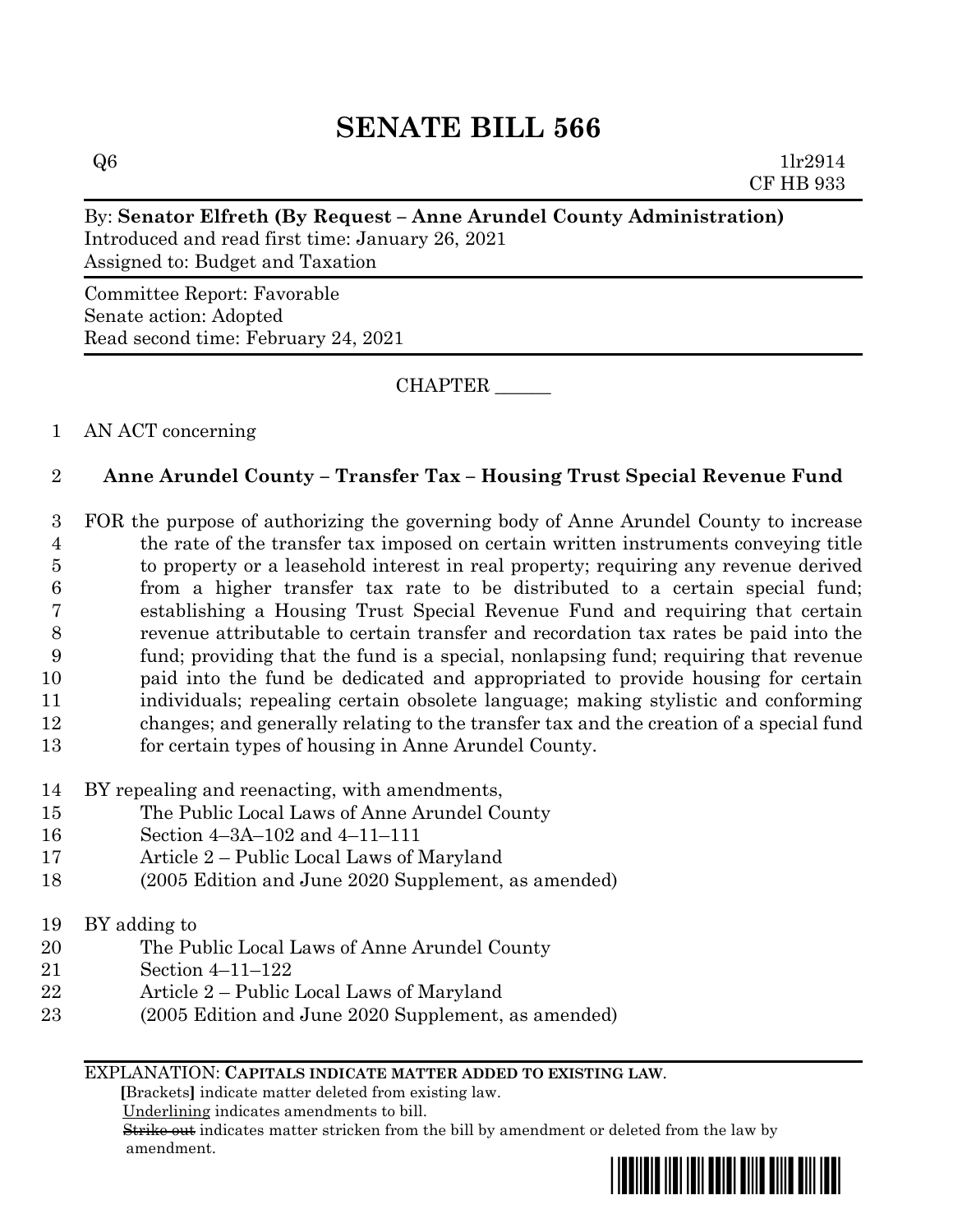**SENATE BILL 566**

 SECTION 1. BE IT ENACTED BY THE GENERAL ASSEMBLY OF MARYLAND, That the Laws of Maryland read as follows:

## **Article 2 – Anne Arundel County**

4–3A–102.

 **(A)** The County Council of Anne Arundel County may impose a tax on every written instrument conveying title to real property or a leasehold interest in real property, offered for record and recorded among the land records in Anne Arundel County subject to the same conditions and procedures as the State Transfer Tax imposed under the Tax–Property Article, Title 13, Subtitle 2, of the State Code**[**, provided that**].**

 **(B) (1) EXCEPT AS PROVIDED IN PARAGRAPH (2) OF THIS SUBSECTION,** the maximum rate of **THE** tax imposed under **[**the provisions of**]** this section shall not exceed 1% of the actual consideration paid or to be paid for the conveyance of title**[**, and provided that revenues**].**

 **(2) THE GOVERNING BODY OF ANNE ARUNDEL COUNTY MAY, BY RESOLUTION, INCREASE THE RATE OF THE TAX IMPOSED UNDER THIS SECTION ON A WRITTEN INSTRUMENT CONVEYING TITLE TO REAL PROPERTY OR A LEASEHOLD INTEREST IN REAL PROPERTY IF THE ACTUAL CONSIDERATION PAID OR TO BE PAID FOR THE CONVEYANCE OF TITLE IS \$1,000,000 OR MORE.**

 **(C) (1) REVENUE** derived from **[**this County**] THE** tax **RATE IMPOSED UNDER SUBSECTION (B)(1) OF THIS SECTION** shall be expended as provided by the County budget.

## **(2) REVENUE DERIVED FROM THE TAX RATE IMPOSED UNDER SUBSECTION (B)(2) OF THIS SECTION SHALL BE DISTRIBUTED TO THE SPECIAL FUND ESTABLISHED UNDER § 4–11–122 OF THIS CODE.**

 **(D)** The condition in the Tax–Property Article, § 13–209, of the State Code, relating to the use of transfer tax funds **[**to pay principal and interest on certificates of indebtedness issued pursuant to the "Outdoor Recreation Land Loan of 1969" or**]** for funding of projects under "Program Open Space" do not apply to revenues derived from the County tax.

**(E)** The tax shall be collected by the Controller.

4–11–111.

 Anne Arundel County may dedicate and, as provided in the annual County budget, expend: